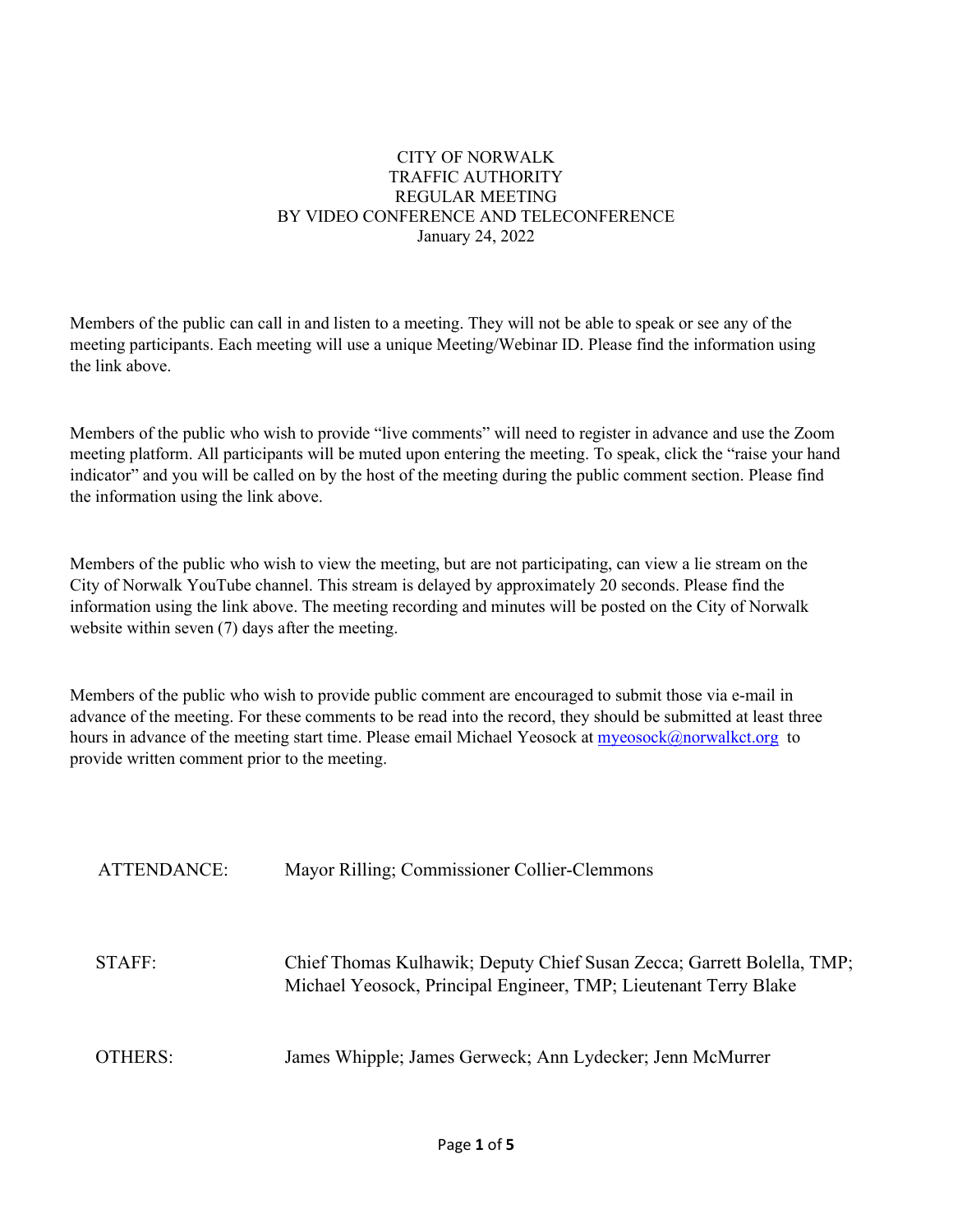# **CALL TO ORDER**

Mayor Rilling called the meeting order at 4:06PM.

# **1. APPROVE THE MINUTES OF THE MEETING OF NOVEMBER 15, 2021.**

### **\*\* COMMISSIONER COLLIER-CLEMMONS MOVED TO APPROVE THE MINUTES OF THE MEETING OF NOVEMBER 15, 2021, AS SUBMITTED. \*\* THE MOTION PASSED UNANIMOUSLY.**

### **2. APPROVE THE PARADE ROUTE FOR THE BOSTON BUILDUP 25K AS SHOWN TO BE HELD ON SUNDAY, FEBRUARY 27, 2022.**

Mr. Yeosock said this race is held annually. Mr. Gerweck provided an overview of the event and said that 90% of the race is in Wilton and New Canaan but it does begin and end in Norwalk. Mayor Rilling asked where the race starts. Mr. Gerweck said it starts and ends at Silvermine School.

# **\*\* COMMISSIONER COLLIER-CLEMMONS MOVED TO APPROVE THE PARADE ROUTE FOR THE BOSTON BUILDUP 25K AS SHOWN TO BE HELD ON SUNDAY, FEBRUARY 27, 2022.**

**\*\* THE MOTION PASSED UNANIMOUSLY.**

# **3. APPROVE THE PARADE ROUTE FOR THE NORWALK SAINT PATRICK'S DAY PARADE AS SHOWN TO BE HELD ON SATURDAY, MARCH 12, 2022.**

Lieutenant Blake provided an overview of the event and said that it is the same route that has been done for the past several years. Mayor Rilling said if approved it will be situational based on what may be happening at any given time over the next couple of months.

#### **\*\* COMMISSIONER COLLIER-CLEMMONS MOVED TO APPROVE THE PARADE ROUTE FOR THE NORWALK SAINT PATRICK'S DAY PARADE AS SHOWN TO BE HELD ON SATURDAY, MARCH 12, 2022. \*\* THE MOTION PASSED UNANIMOUSLY.**

### **4. APPROVE THE RACE ROUTES FOR THE HATS ON FOR HAMMY 5K AND FUN RUN AS SHOWN TO BE HELD OF SUNDAY, APRIL 3, 2022.**

Ms. Lydecker provided an overview of the event and said the route will be the same as the turkey trot that was held in November and will begin and end at the Rowayton Community Center. Mayor Rilling asked Ms. Lydecker if she has been in contact with the Sixth Taxing District Commission. Ms. Lydecker said "yes".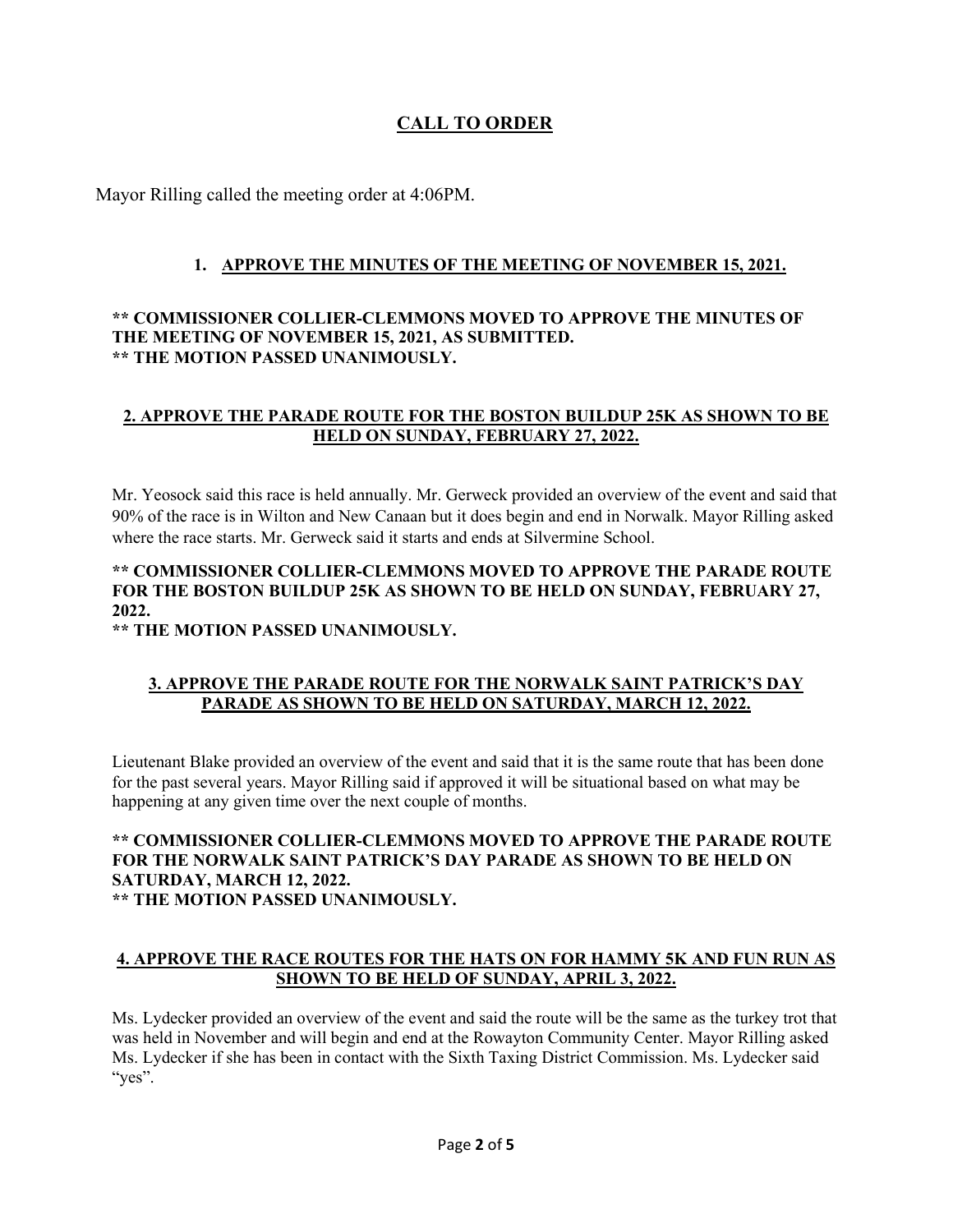#### **\*\* COMMISSIONER COLLIER-CLEMMONS MOVED TO APPROVE THE RACE ROUTES FOR THE HATS ON FOR HAMMY 5K AND FUN RUN AS SHOWN TO BE HELD OF SUNDAY, APRIL 3, 2022. \*\* THE MOTION PASSED UNANIMOUSLY.**

#### **5. APPROVE THE RACE ROUTE FOR THE BUNNY BOOGIE TO BE HELD ON SATURDAY, APRIL 16, 2022.**

Mr. Yeosock provided an overview of the event and said the race will begin at Bailey Beach and it is a three-mile race. Mr. Gerweck said this is a local race that goes through Rowayton and Belle Island and is the same route as the Lighthouse Run that takes place in the fall and there has been no issues with traffic. Mayor Rilling asked Mr. Gerweck if he has been in contact with the Sixth Taxing District. Mr. Gerweck said "yes".

#### **\*\* COMMISSIONER COLLIER-CLEMMONS MOVED TO APPROVE THE RACE ROUTE FOR THE BUNNY BOOGIE TO BE HELD ON SATURDAY, APRIL 16, 2022. \*\* THE MOTION PASSED UNANIMOUSLY.**

#### **6. APPROVE THE ROUTE FOR THE MARVIN WALK-A-THON AS SHOWN TO BE HELD ON FRIDAY, MAY 6, 2022.**

Ms. McMurrer provided an overview of the event and said the event was held for a few years prior to Covid, and it is the biggest fund raiser at Marvin Elementary School and the walk is done in waves from the school to the beach and back, and in the past have had a police officer present on Calf Pasture Beach Road to be sure the kids cross the street safely back to the school.

#### **\*\* COMMISSIONER COLLIER-CLEMMONS MOVED TO APPROVE THE ROUTE FOR THE MARVIN WALK-A-THON AS SHOWN TO BE HELD ON FRIDAY, MAY 6, 2022. \*\* THE MOTION PASSED UNANIMOUSLY.**

### **7. APPROVE THE REMOVAL OF PARKING ON A PORTION OF NOVAK STREET AS SHOWN.**

Mr. Bolella said that TMP was approached by Asst. Fire Chief McCabe regarding the concerns that are impacting their emergency vehicles regarding the parked vehicles that are on the street impacting the operations and efficiency for their emergency vehicles getting to South Main Street. He said the chief requested that TMP evaluate the street for feasibility of converting it to a one-way street. He said two alternatives were presented to the neighbors one being converting the street to a one-way street from Meadow Street to South Main Street, and the other was to maintain two-way operations but remove on street parking on one side of the street. He said after speaking with many of the neighbors they were largely in support of the fire department and their efforts but did present their concerns converting it to a one-way street so given the existing environment of the street TMP is proposing to install no parking signs on the northerly curve and the southerly side of Novak Street. Mayor Rilling asked if this particularly recommendation was shared with Asst. Chief McCabe. Mr. Bolella said they were shared with LT. Sussman, and he shared the plans with Asst. Chief McCabe, and he was supportive of the first effort to try and improve operations on the street. Commissioner Collier-Clemmons asked if the residents on Novak Street are aware of the proposed no parking areas. Mr. Bolella said yes" and we have spoken with a number of the residence, and should this be approved, he will be sending a follow-up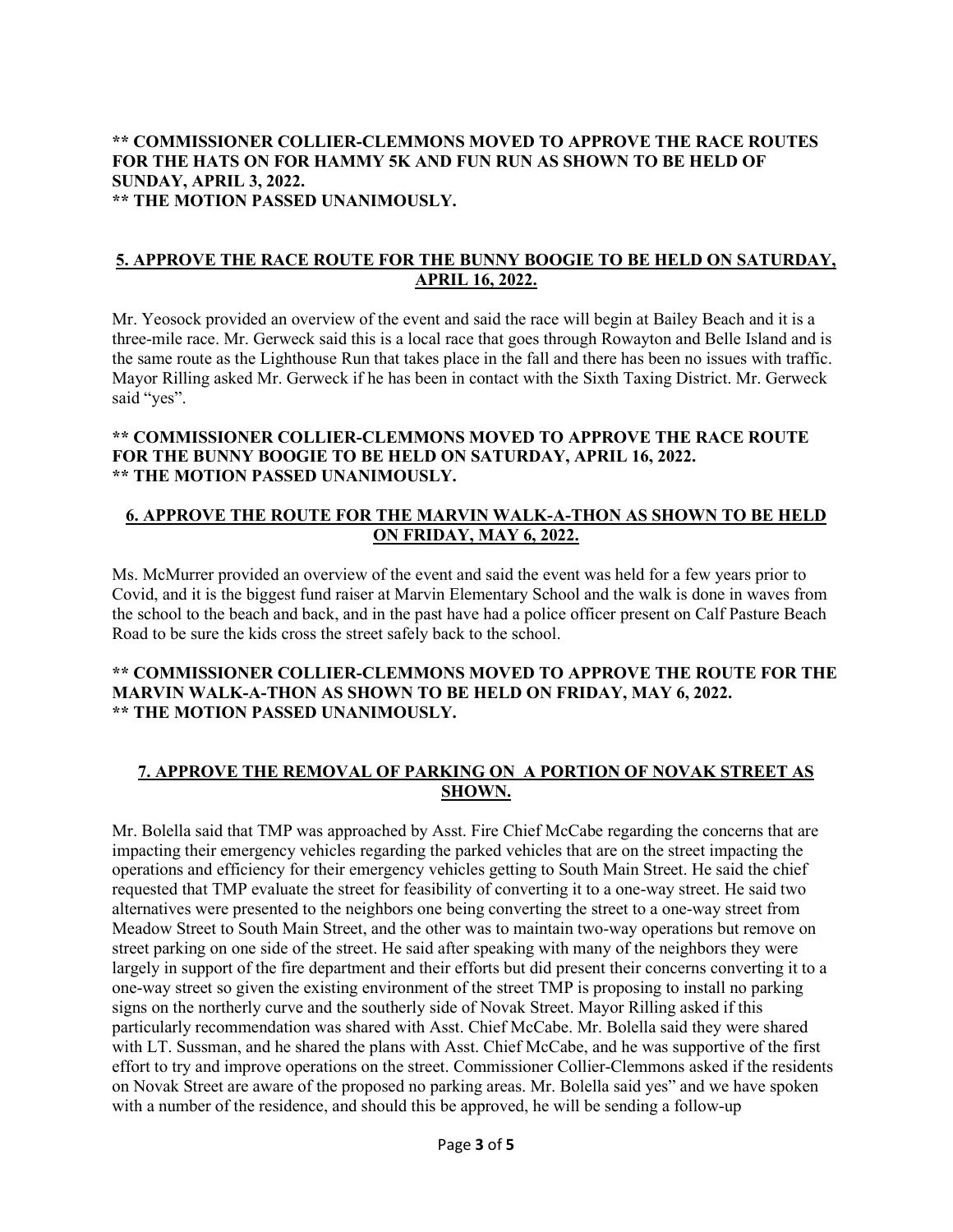correspondence and they are really in support of the on-street parking and requested that the department maintain as much of the on-street parking as practical.

### **\*\* COMMISSIONER COLLIER-CLEMMONS MOVED TO APPROVE THE REMOVAL OF PARKING ON A PORTION OF NOVAK STREET AS SHOWN. \*\* THE MOTION PASSED UNANIMOUSLY.**

### **8. REQUEST STATE TRAFFIC COMMISSION REVIEW APPROVING A 25 MPH SPEED LIMIT ON CAMP STREET.**

Mr. Bolella said that TMP has been working with the Principal of Tracey Elementary School on a number of school zone improvements around the school to make is safer for pedestrians and to help mitigate some of the congestion. He highlighted some of the improvements that have been done over the past couple of months and said TMP would like to put in a request to the state to look at the speed limits on the road and have it reduced to 25 MPH to be more compatible with the residential feel of the neighborhood as well as for the operations of the school.

# **\*\* COMMISSIONER COLLIER-CLEMMONS MOVED TO APPROVE TO REQUEST STATE TRAFFIC COMMISSION REVIEW APPROVING A 25 MPH SPEED LIMIT ON CAMP STREET.**

**\*\* THE MOTION PASSED UNANIMOUSLY.**

### **9. REQUEST STATE TRAFFIC COMMISSION REVIEW APPROVING A 20 MPH SCHOOL ZONE SPEED LIMIT FOR TRACEY SCHOOL ON CAMP STREET.**

Mr. Bolella said TMP would like the general speed limit of the street be reduced to 25 MPH, but at the same time put in a request into the state to establish Camp Street and the area around Tracey School as a school zone and request during the hours of pick up and drop off to be 20 MPH and to enforce that request to install school zone flashers that operate during the pickup and drop off times to reinforce the 20 MPH speed limit.

#### **\*\* COMMISSIONER COLLIER-CLEMMONS MOVED TO APPROVE TO REQUEST STATE TRAFFIC COMMISSION REVIEW APPROVING A 20 MPH SCHOOL ZONE SPEED LIMIT FOR TRACEY SCHOOL ON CAMP STREET. \*\* THE MOTION PASSED UNANIMOUSLY.**

### **10. APPROVE THE INSTALLATION OF A "DO NOT BLOCK THE BOX" ON EAST AVENUE AT OLMSTEAD PLACE AND REFER TO THE ORDINANCE COMMITTEE OF THE NORWALK COMMON COUNCIL FOR DISCUSSION AND/OR ACTION.**

Mr. Bolella said at the request of the Traffic Authority TMP held a neighborhood meeting on December 9, 2021, to discuss the proposed improvements and clarify the project and during the meeting there were several concerns and TMP clarified how we will be addressing those concerns. He said prior to the meeting we canvassed the neighborhood and staff members from our department went door to door and spoke with the neighbors to get a general consensus about their desire for increased improvements or actions such as the "do not block the box" at the intersection and they were largely positive He said